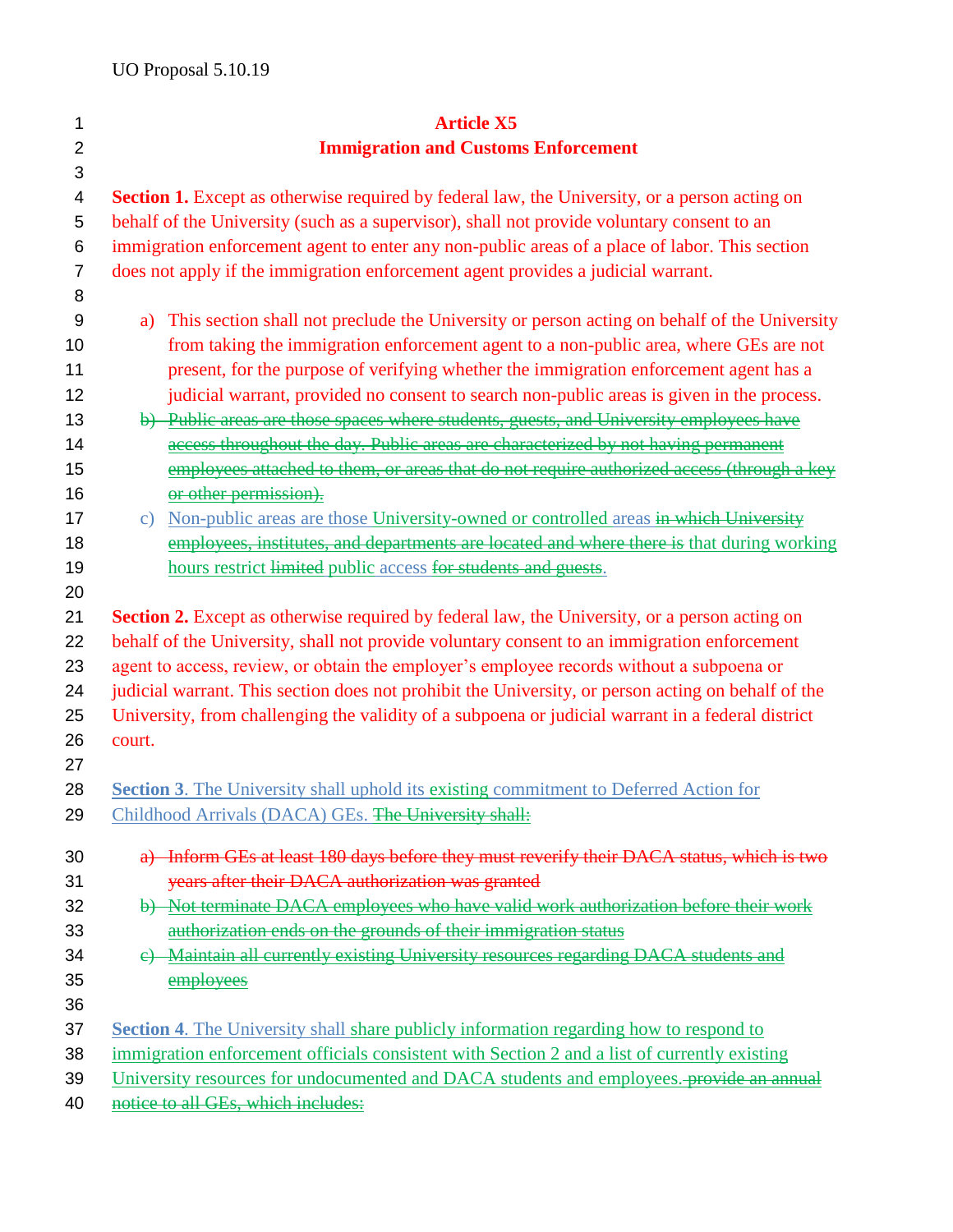UO Proposal 5.10.19

| 41 | a) A statement that GEs shall not provide voluntary consent to an immigration enforcement        |
|----|--------------------------------------------------------------------------------------------------|
| 42 | agent to enter any non-public areas of the University unless the agent provides a judicial       |
| 43 | warrant and in consultation with the Office of the General Counsel.                              |
| 44 | b) A list of all currently existing University resources regarding Undocumented,                 |
| 45 | Immigration, and DACA students and employees                                                     |
| 46 | e) Contact information for the Civil Liberties Defense Center (CDLC)                             |
| 47 |                                                                                                  |
| 48 | Section 3. Except as otherwise required by federal law, the University shall provide a notice to |
| 49 | each current GE in writing of any inspections of I-9 Employment Eligibility Verification forms   |
| 50 | or other employment records conducted by an immigration agency within 72 hours of receiving      |
| 51 | notice of the inspection. Written notice shall also be given within 72 hours to the Union. The   |
| 52 | posted notice shall contain the following information:                                           |
| 53 | • The name of the immigration agency conducting the inspections of I-9                           |
| 54 | Employment Eligibility Verification forms or other employment records.                           |
| 55 | • The date that the employer received notice of the inspection.                                  |
| 56 | • The nature of the inspection to the extent known.                                              |
| 57 | • A copy of the Notice of Inspection of I-9 Employment Eligibility Verification                  |
| 58 | forms for the inspection to be conducted.                                                        |
| 59 |                                                                                                  |
| 60 | a) The University, upon reasonable request, shall provide an affected GE a copy of the           |
| 61 | Notice of Inspection of I-9 Employment Eligibility Verification forms in writing.                |
| 62 | b) Except as otherwise required by federal law, the University shall provide to each current     |
| 63 | affected GE, and to the Union, a copy of the written immigration agency notice that              |
| 64 | provides the results of the inspection of I-9 Employment Eligibility Verification forms or       |
| 65 | other employment records within 72 hours of its receipt of the results. Within 72 hours of       |
| 66 | its receipt of the results, the employer shall also provide to each affected GE, and to the      |
| 67 | Union written notice of the obligations of the employer and the affected GE arising from         |
| 68 | the results of the inspection of I 9 Employment Eligibility Verification forms or other          |
| 69 | employment records.                                                                              |
| 70 | e) Notice of the results and obligations described in Section 3. a and b, if any, shall contain  |
| 71 | the following information:                                                                       |
| 72 | • A description of any and all deficiencies or other items identified in the written             |
| 73 | immigration inspection results notice related to the affected GE.                                |
| 74 | • The time period for correcting any potential deficiencies identified by the                    |
| 75 | immigration agency.                                                                              |
| 76 | • The time and date of any meeting with the employer to correct any identified                   |
| 77 | deficiencies.                                                                                    |
| 78 | • Notice that the GE has the right to representation during any meeting scheduled                |
| 79 | with the employer.                                                                               |